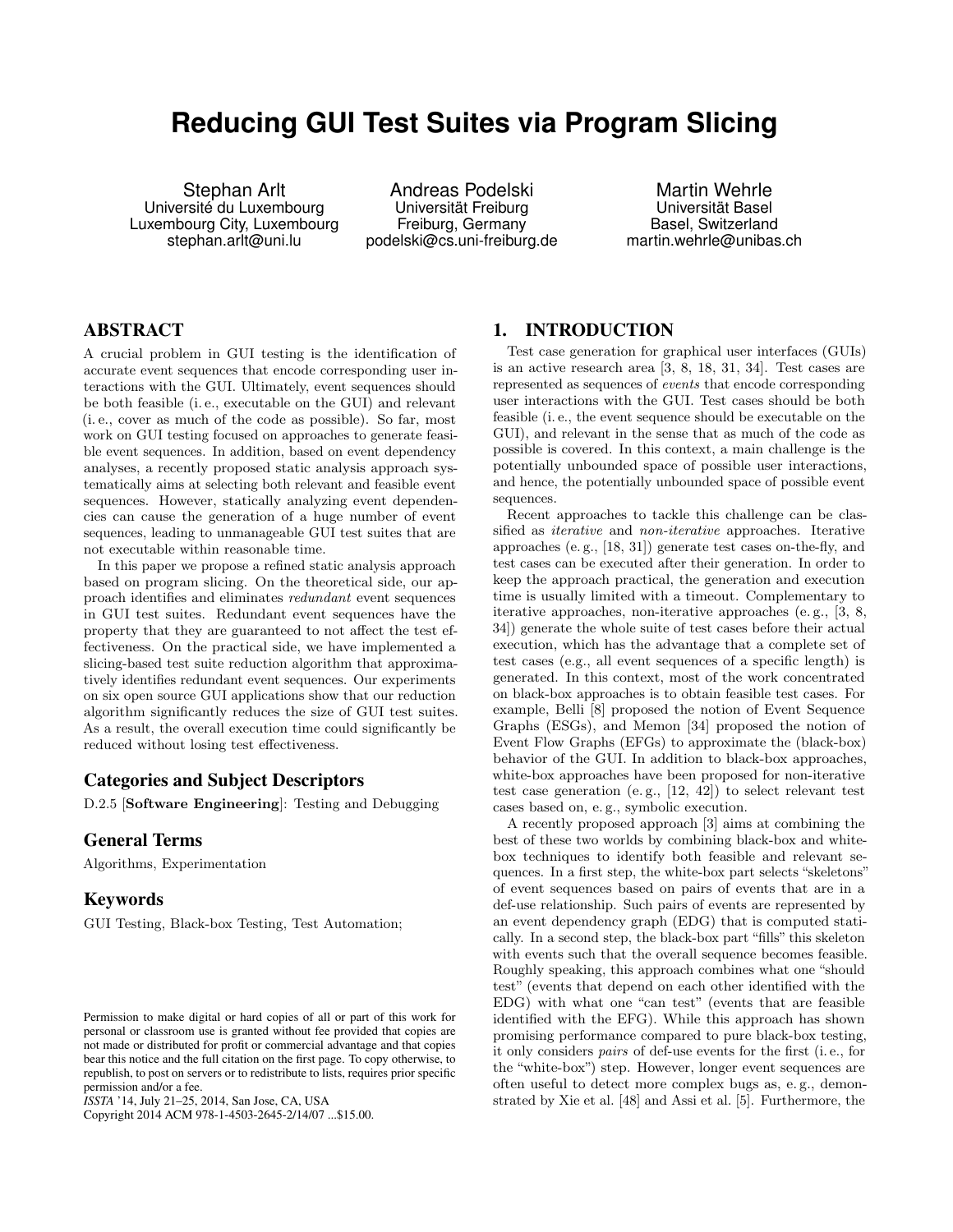number of event sequences that result from pairs of def-use events can nevertheless be huge such that resulting GUI test suites cannot be executed in reasonable time.

In this paper we provide a generalization of this approach. The generalization is not restricted to pairs, but can handle an arbitrary number of dependent events while guaranteeing that all relevant event sequences are generated based on these events. To make this generalization scalable, we propose a refined static analysis approach based on a variant of program slicing [\[19,](#page-10-8) [45\]](#page-11-1) to reduce the resulting number of test cases. On the theoretical side, our approach identifies and eliminates redundant event sequences in GUI test suites. Redundant event sequences have the property that they are guaranteed to not affect the test effectiveness. On the practical side, we have implemented a slicing-based test suite reduction algorithm that approximatively identifies redundant event sequences.

Our experiments on a number of real-world open source GUI applications confirm its practical potential. In particular, our experiments demonstrate that redundant event sequences occur in a huge number of various GUI applications. Moreover, the reduced number of generated test cases can strongly reduce the overall execution time of a GUI test suite without losing test effectiveness.

The remainder of the paper is organized as follows. Next, we motivate the applicability of our approach using an example GUI application. Section [3](#page-2-0) formally introduces the concept of redundant event sequences, and Section [4](#page-4-0) presents its actual implementation on a technical level based on program slicing. We evaluate the new approach in Section [5,](#page-6-0) which is followed by a discussion of its results in Section [5.3.](#page-8-0) Finally, we conclude the paper and sketch future work.

# 2. MOTIVATION

As outlined in the introduction, the recently proposed static analysis approach for GUI testing [\[3\]](#page-10-0) has shown its potential on several GUI applications. However, in practice, longer dependent event sequences than those handled by this approach are often desired [\[5,](#page-10-7) [48\]](#page-11-0). Considering longer event sequences in turn leads to an unmanageable number of overall test cases. In the following, we provide a simple motivating example, which is inspired by a real-world GUI application to show these problems in more detail, and to outline our approach to reduce the resulting number of test cases.

<span id="page-1-0"></span>

Figure 1: An example GUI inspired by TerpPaint.

Consider the example GUI application in Figure [1,](#page-1-0) which is inspired by the TerpPaint application [\[32\]](#page-10-9) (see Section [5](#page-6-0) for more details). The window offers a user to modify a recently opened image. To modify the image, the user may click the checkbox in order to convert the image to grayscale, and may rotate the image by choosing an angle from the slider control. Furthermore, an existing angle can be loaded from the user settings (using the button Load), and a new angle can be saved as a user setting (using the button *Save*). The button OK performs the modification to the image and closes the window; the button *Cancel* closes the window without any modifications to the image.

```
1 class ModifyImageWindow extends JFrame {
2
3 boolean convert = false;
4 \quad \text{int angle} = 0;5
6 void onCheckBox() {
7 int cbValue = checkBox.getValue();
\vert convert = (1 == cbValue)9 \mid ? true : false;
10 }
11
12 void onSlider() {
\frac{13}{13} int sliderValue = slider.getValue();
14 angle = sliderValue;
\begin{array}{c|c} 15 & \text{print}(\text{convert}, \text{ angle}); \\ 16 & \end{array}16 }
17
_{18} void onSave() {
19 UserSettings.RotationAngle = angle;
20 }
21
22 void onOK() {
_{23} | \; if ( convert )
24 image.convertToGrayscale();
25 image = null;
26 }
27 if (angle > 0) {
28 // BUG: crashes if image was
29 // converted to grayscale
30 image.rotate(angle);
31 }
32 }
33 \mid \}
```
Figure 2: The event handlers extracted from the example GUI. The class **ModifyImageWindow** defines the event handlers **onCheckBox**, **onSlider**, **onSave**, and **onOK**.

Figure [2](#page-1-1) shows a snippet of the code that describes the GUI application. The application contains event handlers that define the behavior of the GUI in case a corresponding event (i. e., interaction with the user) occurs. We will use the terms event and event handler interchangeably when the meaning is clear from the context. In this example, there are the four event handlers onCheckBox, onSlider, onSave and onOK. onCheckBox reads the current value from the checkbox and assigns its value to the field convert. onSlider reads the current angle from the slider control and assigns the value to the field angle. It also prints the current values to a log. onSave saves the current angle as a user setting. onOK converts the image to grayscale and resets the image object; furthermore it rotates the image by the given angle.

As indicated in Figure [2](#page-1-1) (line 28-30), the GUI application contains a bug that can occur if the event handler onOK is executed after the event handlers onCheckBox and onSlider: If onOK is executed, and the field convert is true (set by onCheckBox), and also the field angle is greater than zero (set by onSlider), then the image object is set to null, causing a NullPointerException in line 30.

The recently proposed static analysis approach [\[3\]](#page-10-0) does not reveal this bug, because it generates test cases as follows.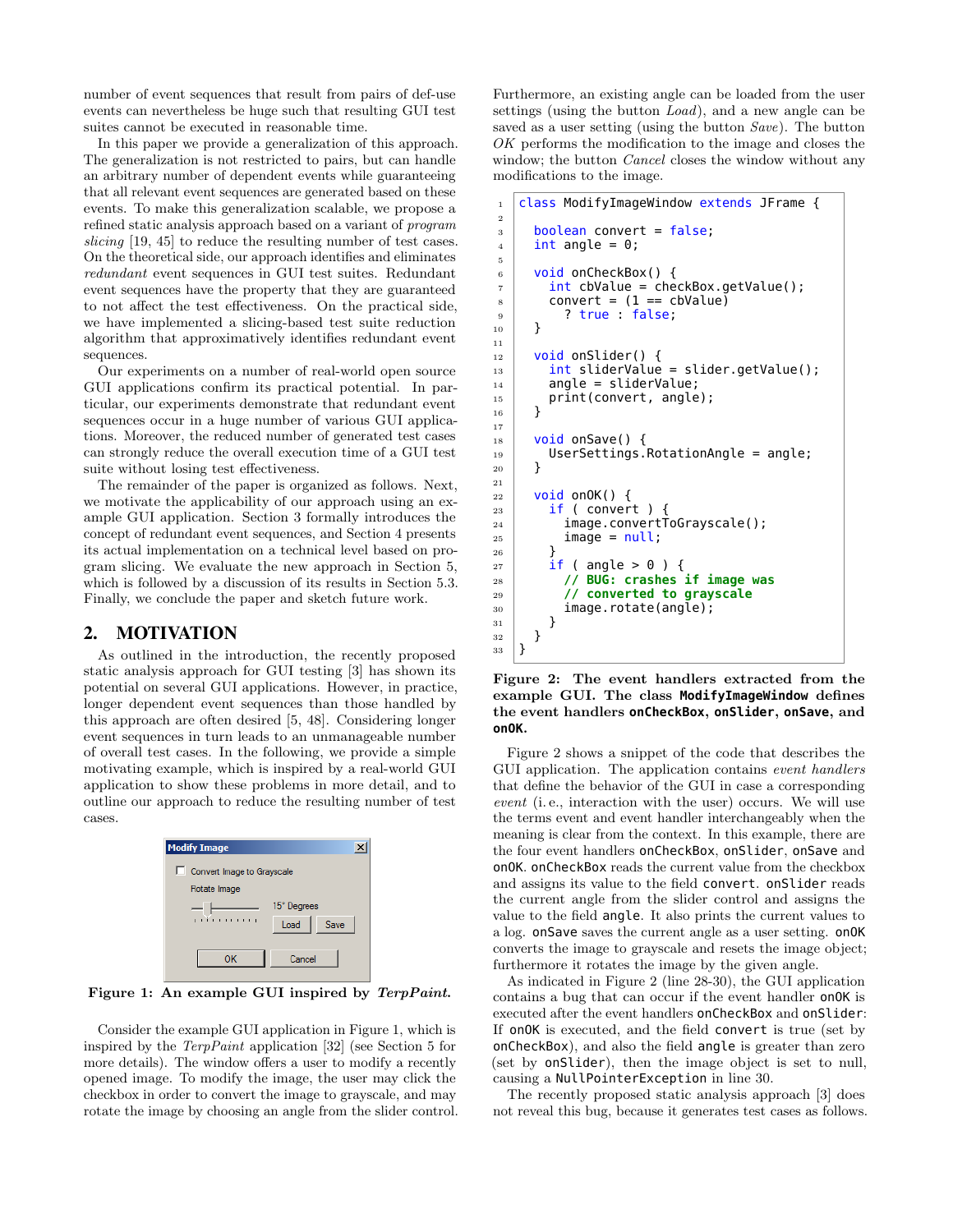For the given GUI application, an event dependency graph (EDG) is computed that reflects the def-use dependencies of the events. The vertices of the EDG are defined as the events of the GUI application, and there is an edge between two events if these events are in def-use relationship. For our concrete example, this graph is depicted in Figure [3.](#page-2-1)

<span id="page-2-1"></span>

Figure 3: Event Dependency Graph (EDG) for the example GUI. Each edge expresses a def-use (a write/read) dependency: For example, the event **onCheckBox** defines (writes) the field **convert**, which is used (read) in the event **onSlider** and in the event **onOK**.

Based on the EDG, for all pairs of events  $e$  and  $e'$  such that there is an edge between  $e$  and  $e'$ , a test case "skeleton" that contains  $e$  and  $e'$  is computed. This sequence is considered relevant, because the events are dependent. In our example, the following five event sequences are generated.

```
s_1 = \langle(onCheckBox),(onOK) s_4 = \langle(onSlider),(onSlider)<br>
s_2 = \langle(onCheckBox),(onSlider) s_5 = \langle(onSlider),(onOK)
s_2 = \langle onCheckBox , onSlider \rangles_3 = \langle \overline{\text{onSlider}} \text{,} \overline{\text{onSave}} \rangle
```
Since such skeleton sequences are abstract in the sense that they are not necessarily executable on the GUI, a blackbox model of the GUI is finally applied (e. g., the approach presented in Memon [\[34\]](#page-10-4)) in order to transform the event dependency sequence in an executable test sequence. (In our example, all sequences are executable, so there is nothing more to do). At this point, the important observation is that the bug in line 30 is not revealed by this approach, as three events (onOK, onCheckBox and onSlider) are needed to reveal the bug. Hence, increasing the length from  $n = 2$  to  $n=3$  would clearly reveal the bug. However, as the potential number of resulting abstract event sequences becomes huge, techniques to effectively reduce the number of sequences are required. In the following, we outline our approach to identify redundant event sequences that can be removed while still obtaining the same code coverage.

## 2.1 Examples for Redundancy

Assume one would like to test the event onOK of the example GUI in Figure [1.](#page-1-0) Furthermore, assume that the following two event sequences  $s_1$  and  $s_2$  have been generated in order to achieve this.

 $s_1 = \langle$  onCheckBox , onSlider , onOK $\rangle$  $s_2 = \langle \overline{\text{onSlider}} \rangle$ ,  $\overline{\text{onCheckBox}} \rangle$ ,  $\overline{\text{onOK}} \rangle$ 

Both  $s_1$  and  $s_2$  reveal the bug in line 30. In fact, we observe that these sequences are equivalent in the sense that the execution ordering of onCheckBox and onSlider does not matter for the execution of onOK (even though there is an edge in the EDG from onCheckBox to onSlider). Hence, one of these sequences is redundant and can be ignored. This is essentially a simple variant of partial order reduction [\[14,](#page-10-10) [16\]](#page-10-11) applied to GUI testing. We will make this precise in the next section.

As a further example of redundant event sequences, assume one would like to test the event onSave of the example GUI. Further assume that the following event sequence  $s_3$  has been generated in order to achieve this.

 $s_3 = \langle$  onCheckBox , onSlider , onSave  $\rangle$ 

Although there is an edge in the EDG from onCheckBox to onSlider, and from onSlider to onSave, there is no "causal" data-flow from the first to the third of these events. This is because the variable that causes the data-flow from onCheckBox to onSlider (i. e., the variable convert is written by onCheckBox and read by onSlider) is different from the variable that causes the data-flow from onSlider to onSave (i. e., the variable angle). Hence, the global effect of  $s_3$  after executing onSave is completely independent of the onCheckBox event, and it suffices to consider the shorter sequence  $\langle \overline{\text{onStaten}}, \overline{\text{onSave}} \rangle$  instead of  $s_3$  to test the onSave event. In this sense,  $s_3$  is redundant. (As a side remark, the variables cbValue and sliderValue are local and can hence be ignored for these considerations). Informally speaking, this problem of "pseudo-dependency" arises because the EDG is computed statically and syntactically, without a deeper analysis of the actual causal data-flow [\[45\]](#page-11-1). In the next sections we propose approaches to systematically identify such redundant sequences.

# <span id="page-2-0"></span>3. REDUNDANT EVENT SEQUENCES

In this section we first introduce a generalization of the test case generation algorithm of Arlt et al. [\[3\]](#page-10-0). Afterwards, we propose two approaches to identify sufficient criteria of redundant test cases when applied in the context of our generalized algorithm.

## 3.1 Test Case Generation Algorithm

In this section we formalize the ideas of the previous motivation section, and provide an algorithm for test case generation as a result. To introduce our approach, we identify a GUI application through its corresponding finite set of events  $V$ . Let us start our considerations with a short rehash of the definition of event dependency graphs [\[3\]](#page-10-0).

DEFINITION 1 (EVENT DEPENDENCY GRAPH (EDG)). The event dependency graph for a finite set of events V is defined as the directed graph  $EDG = (V, E)$  with the set of vertices V, such that there is an edge  $(e, e') \in E$  iff there is a  $def$ -use relationship between e and  $e'$  (i.e., there is a variable that is defined by  $e$  and used by  $e'$ ).

For a given GUI application, the event dependency graph reflects the pairwise def-use relationships of its events. EDGs reflect an important concept in identifying "relevant" test cases, i. e., test cases that "should be tested" [\[3\]](#page-10-0). In the following, we formalize this intuition based on the definition of relevant EDG-sequences.

DEFINITION 2 (RELEVANT SEQUENCE). Let V be a finite set of events, and let  $n \in \mathbb{N}$  be a natural number. Then  $\langle e_1, \ldots, e_n \rangle$  is a relevant sequence of length n iff for all  $i \in \{1, ..., n-1\}$ , there is a j ∈ {i + 1, ..., n} and an edge from  $e_i$  to  $e_j$  in the EDG. The set  $EDG(n)$  is defined as the set that contains the relevant sequences of length n.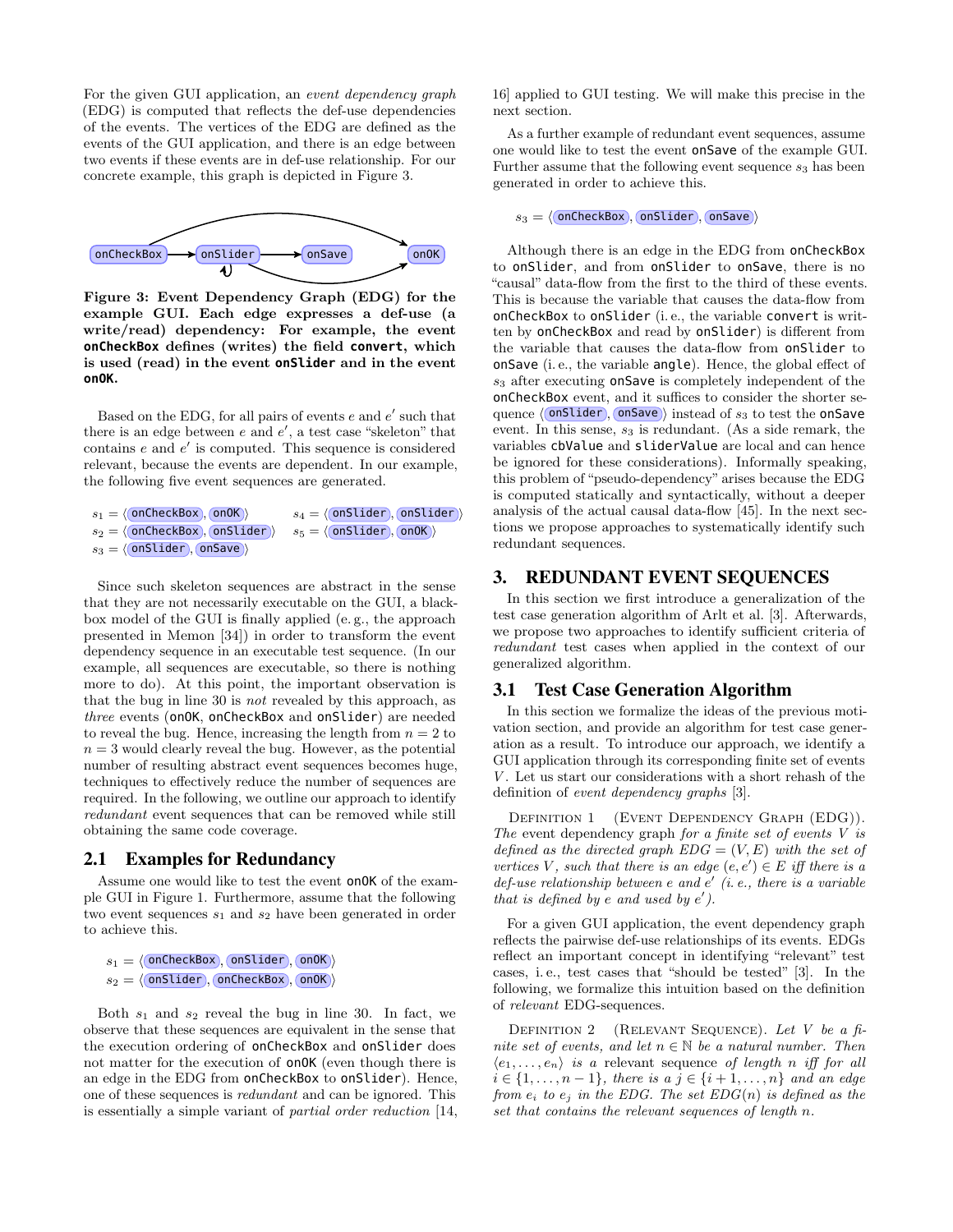Informally speaking, for  $n \in \mathbb{N}$ , the set  $EDG(n)$  contains exactly those event sequences that are causally linked in the sense that for all events  $e$  in the sequence, there is at least one event  $e'$  that occurs later in the sequence such that  $e$  and  $e'$ are in def-use relationship (i. e., events occurring later in the sequence can be influenced by events that occur earlier). This definition of relevant sequences actually describes the heart of the generalization of the test case generation algorithm by Arlt et al. [\[3\]](#page-10-0). More precisely, for a given  $n \in \mathbb{N}$ , test cases are generated according to the following procedure GenerateRelevantTestCases:

- 1. For all  $i \in \{1, \ldots, n\}$ , compute the set  $EDG(i)$  that contains all relevant EDG-sequences of length i.
- 2. For all sequences  $s \in EDG(i)$ : If s is not executable, use a black-box model of the GUI (i. e., [\[3,](#page-10-0) [34\]](#page-10-4)) to enhance s such that it becomes executable.

At this point, we observe that the recently proposed static analysis approach [\[3\]](#page-10-0) is a special case of this algorithm for  $n = 2$ . It generates all relevant test cases of length  $\leq n$ . However, generating all of these test cases results in a huge number that exceeds the number that can be handled in reasonable resource limits even for small  $n$ . To tackle this problem to become scalable in practice, we propose two approaches to identify redundant event sequences.

# 3.2 Partial Order (PO) Redundancy

Partial order reduction [\[14,](#page-10-10) [16\]](#page-10-11) is a well-established approach to tackle the state explosion in the area of model checking. Most of the techniques used for partial order reduction are state-dependent, which means that the actual pruning decisions depend on the currently encountered state.

In this section we apply a state-independent technique to identify a class of redundant event sequences for GUI testing. This technique is based on the simple observation that two events that are independent in the sense that they can be applied in both possible orderings with the same global effect need not be considered in both, but only in one of these orderings. This idea has been investigated under the name commutativity pruning in the area of Artificial Intelligence [\[23\]](#page-10-12). In the following, we formalize this intuition.

<span id="page-3-0"></span>DEFINITION 3 (PARTIAL ORDER REDUNDANCY). Let V be a finite set of events, let  $\langle$  be a total ordering on V. Let  $n \in \mathbb{N}$  and  $s = \langle e_1, \ldots, e_n \rangle \in EDG(n)$ . If

- 1. the values of the variables that are read by  $e_n$  are the same after executing  $e_1, \ldots, e_{n-1}$  in all possible orderings, and
- 2. the first n−1 events do not occur in the "correct" ordering according to the ordering  $\langle$  (i.e., there are events e and  $e'$  with  $\{e, e'\} \subseteq \{e_1, \ldots, e_{n-1}\}$  such that  $e'$  occurs before e in s, but  $e < e'$ )

then s is Partial Order redundant (PO-redundant) with respect to the ordering <.

Informally speaking, an event sequence  $s = \langle e_1, \ldots, e_n \rangle \in$  $EDG(n)$  can be PO-redundant if the execution ordering of the first  $n-1$  does not matter for the final event  $e_n$ . In such cases, it suffices to consider only one out of  $(n - 1)!$  possible event sequences. Definition [3](#page-3-0) formalizes this idea based on

the ordering  $\lt$  by implicitly declaring  $(n-1)! - 1$  sequences as PO-redundant, and retaining one representative sequence as relevant, i. e., as not PO-redundant. (We will describe how to actually instantiate and implement this definition on a technical level in the next section).

For now, to get a better idea of PO redundancy, consider again the first example of the motivation section restricted to the events  $V = \{onCheckBox, onSlider, onOK\}$ . Suppose we choose the ordering onCheckBox  $<$  onSlider  $<$  onOK. According to the ordering <, and because onCheckBox and onSlider can be executed in both possible orderings to test onOK, the sequence  $\langle$  onSlider, onCheckBox, onOK) is POredundant. Generally, we observe that PO-redundant event sequences have the property that the test case generation algorithm given in the last section can ignore such sequences without reducing code coverage. More formally, for a finite set of events  $V$  and for a total ordering  $\lt$  on  $V$ , the sets of generated test cases with algorithm GenerateRelevantTest-Cases based on the event sequences

 $EDG(n)$  and  $EDG(n) \setminus \{s \mid s \text{ is PO-redundant w.r.t. } \leq \}$ 

are equivalent for all  $n \in \mathbb{N}$ .

# 3.3 Causal Variable (CV) Redundancy

To introduce our second technique to identify redundant event sequences (and hence, to reduce the number of test cases), let us first re-consider the second example of the motivation section. On a more formal level, the example consists of the event sequence  $s = \langle e_1, e_2, e_3 \rangle \in EDG(3)$ . We observe that  $s$  is "chain-shaped" in the sense that there is an edge in the EDG between  $e_1$  and  $e_2$ , there is an edge between  $e_2$  and  $e_3$ , and there are no further edges. Recall that s is executable.

In this example, we observe that the variables causing the def-use relationship of  $e_1$  and  $e_2$  are disjoint from the variables causing the def-use relationship of  $e_2$  and  $e_3$ . Hence, despite the edge from  $e_1$  to  $e_2$ , the effect of executing  $e_3$  is independent of the effect of e1.

Therefore, s does not need to be considered, because it suffices to consider the shorter sequences  $s' = \langle e_2, e_3 \rangle$  and  $s'' = \langle e_1, e_3 \rangle$  to test  $e_3$ . To formalize the idea of this reduction technique, we need to talk about the variables that cause def-use relationships.

DEFINITION  $4$  (LABELS OF EDGES). Let V be a finite set of events, let  $e, e' \in V$ . The set of associated labels  $labels(e, e')$  to e and e' is defined as the set of variables that are defined by  $e$  and used by  $e'$ .

Note that the above definition can be considered as the implicit labeling of the edges in the EDG, because edges are represented as pairs of events. Based on this definition, we formalize the idea of redundant sequences discussed above.

DEFINITION 5 (CAUSAL VARIABLE REDUNDANCY). Let V be a finite set of events, and let  $EDG = (V, E)$  be the event dependency graph (with vertices  $V$  and edges  $E$ ) for  $V$ . Furthermore, let  $n \in \mathbb{N}$ , and let  $s = \langle e_1, \ldots, e_n \rangle \in EDG(n)$  such that there are edges  $(e_i, e_{i+1}) \in E$  for  $i \in \{1, \ldots, n-1\}$  in the EDG, and there are no further edges between events in s. If there exist events  $e, e', e''$  such that  $\{e, e', e''\} \subseteq \{e_1, \ldots, e_n\}$ such that

1. 
$$
(e, e') \in E
$$
,  $(e', e'') \in E$ , and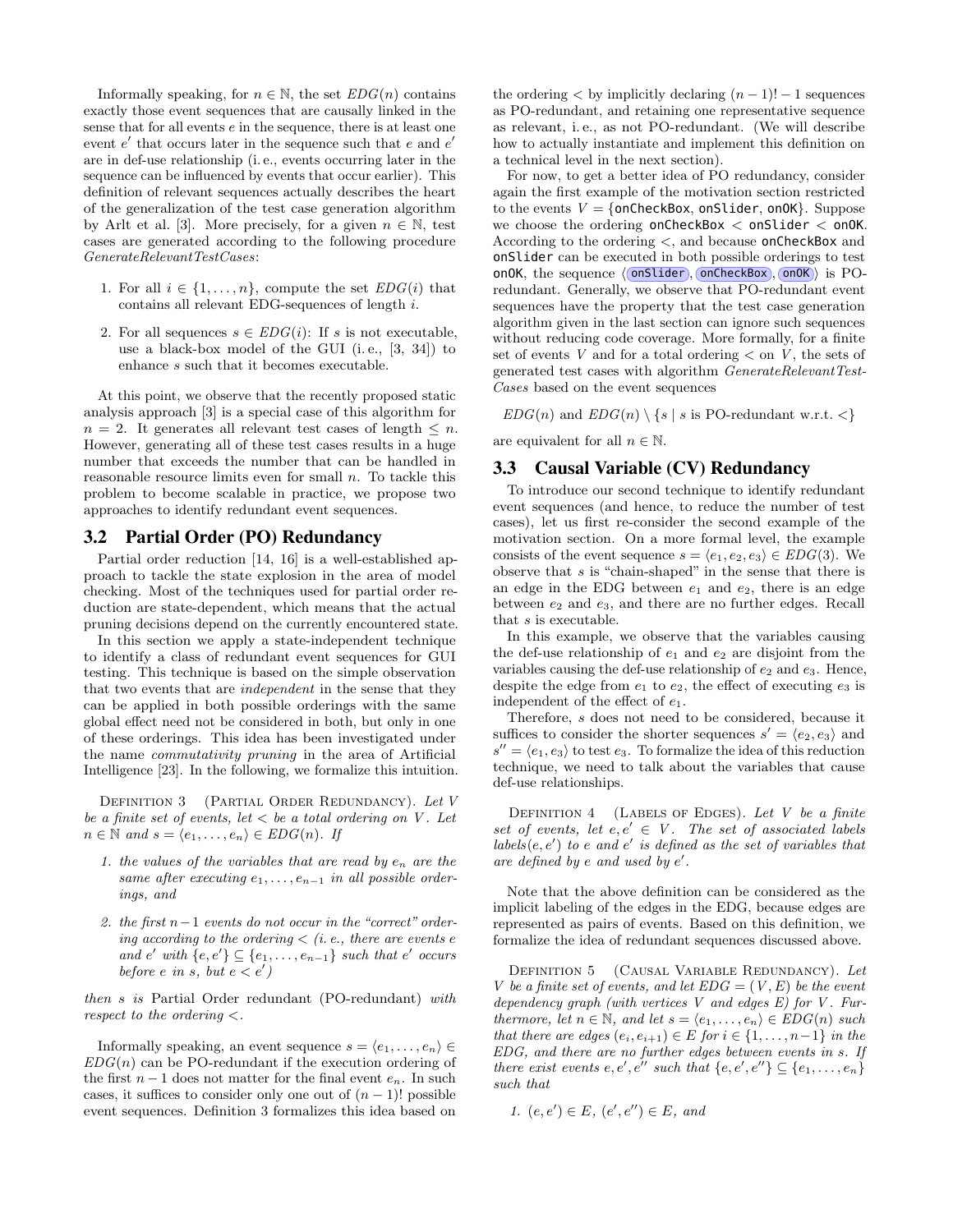2.  $labels(e, e') \cap labels(e', e'') = \emptyset$ ,

then  $s$  is Causal Variable redundant (CV-redundant), i.e., redundant with respect to causal variable analysis.

In the above example, the sequence  $s$  is CV-redundant, because  $labels(e_1, e_2) \cap labels(e_2, e_3) = \emptyset$ . Similarly to POredundant sequences, CV-redundant sequences need not be considered w.r.t. code coverage. More formally, for a finite set of events V and the event dependency graph  $EDG =$  $(V, E)$  for V, the sets of generated test cases with algorithm GenerateRelevantTestCases based on the event sequences

 $EDG(n)$  and  $EDG(n) \setminus \{s \mid s \text{ is CV-redundant}\}\$ 

are equivalent for all  $n \in \mathbb{N}$ .

# <span id="page-4-0"></span>4. SLICING-BASED IMPLEMENTATION

In the last section we have provided the theoretical background to identify redundant event sequences. In this section we put these theoretical notions of redundancy into practice. A central concept of our implementation is the concept of program slicing in the sense of Gupta et al. [\[19\]](#page-10-8). In this context, a program slice is based on direct and indirect def-use associations of variables in the source code. We particularly address the questions of how to compute such program slices, and how to implement the two notions of redundancy. The overall implementation is depicted in Figure [4](#page-4-1) and contains the three main components Body Transformer, Program Slicer, and Sequence Generator. In the following, we provide a more detailed description.

#### 4.1 Soot

In a first step, the *Soot* component performs a sourceto-source transformation of the input GUI application to an appropriate intermediate format. In particular, the intermediate format is supposed to appropriately reflect the required information about defs (definitions) and uses for the further analysis (e. g., the bytecode analysis tool ASM [\[4\]](#page-10-13) is not appropriate for our purpose since we would have to build an interpreter, which analyzes the stack of bytecode instructions [\[30\]](#page-10-14)). The defs and uses are necessary in order to compute the program slices in a later step.

To compute such an intermediate format, our implementation applies the tool Soot [\[28\]](#page-10-15). Soot takes the bytecode [\[30\]](#page-10-14) of the GUI application as input, and transforms it to Jimple code [\[44\]](#page-11-2). Jimple code is three-address code, which is an intermediate representation of bytecode that simplifies the program analysis. Most importantly, Soot provides an API to extract the defs (definitions) and uses of each statement in a method. A statement is called Unit in Jimple code.

## 4.2 Body Transformer

The body transformer takes as input the Jimple code, and returns the set of defs and uses of fields and (local) variables of the GUI application. This information is later used in the program slicer in order to create backward slices [\[45\]](#page-11-1) of fields. Roughly speaking, a backward slice of a def expresses which previous uses in the Jimple code (and thus, in the Java code) affect the definition of the field. To generate the necessary information about defs and uses, the body transformer analyzes the units of the Jimple code (which are comparable to statements in Java code). For each unit  $u$ , the defs and uses are extracted and maintained in a mapping  $Defs(u)$  and  $Uses(u)$ , respectively.

<span id="page-4-1"></span>

Figure 4: Our implementation is based on three main components: (1) The Body Transformer collects all defs and all uses from each (method) body. (2) The Program Slicer constructs the EDG data structure and creates a def-use chain (i. e., a program slice) for each field definition (field-def). (3) The Sequence Generator generates a set of event sequences from the EDG and uses the slices to eliminate redundant event sequences.

As an example, Figure [5](#page-5-0) shows the Jimple code for the event handler onSlider presented in the motivating example (see Figure [1\)](#page-1-0). Here, the body transformer collects the following defs (in the following depicted in red boxes): r0 (line 6),  $\mathfrak{sn}$  (line 7),  $\mathfrak{io}$  (line 8), r0.angle (line 9), \$i1 (line 10), and \$i2 (line 11). Furthermore, the body transformer collects the following uses (depicted in green boxes): @this (line 6), r0.slider (line 7), \$r1 (line 8), i0 (line 9), r0.convert (line 10), r0.angle (line 11), \$i1 and \$i2 (both line 12).

#### 4.3 Program Slicer

The program slicer takes as input the event handlers (that come from an additional component that extracts them accordingly), and the set of defs and uses from the body transformer. Then, the slicer both constructs the EDG (according to the technique presented in Arlt et al. [\[3\]](#page-10-0)) and computes the set of field slices of the GUI application. For the computation of the slices, we have to take into account that an edge in the EDG reflects a def-use dependency between two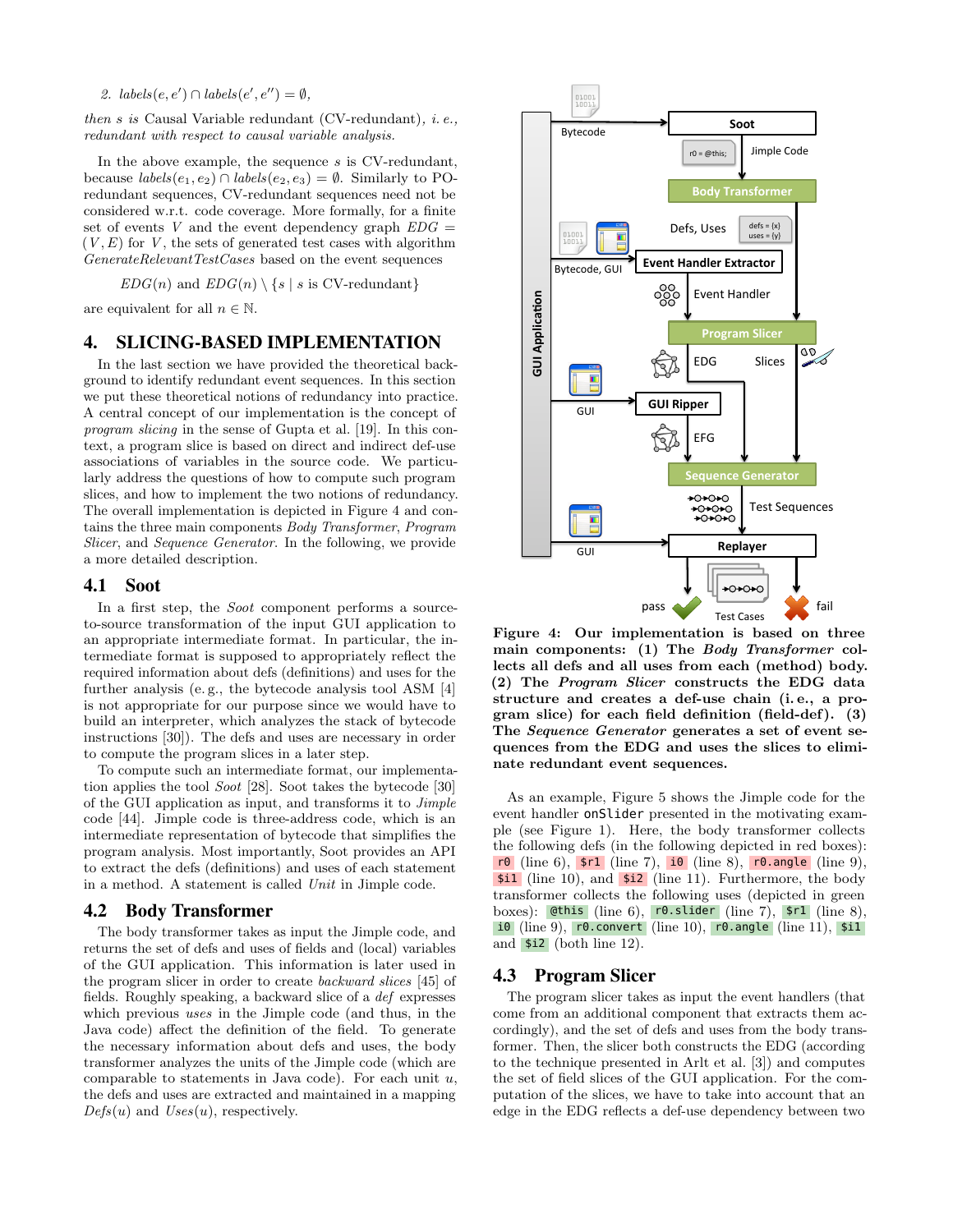```
1 void onSlider() {
2 ModifyImageWindow r0;
3 int i0, $i1, $i2;
4 Slider $r1;
5
6 \mid \qquad \text{r0} \; := \; \text{athis};7 $r1 = r0. slider;
\begin{array}{c|c} \text{s} & \text{i0} = $r1.getValue() \text{;} \end{array}9 \mid \text{r0.angle} = 10;10 \mid $i1 = r0.convert;
11 $i2 = r0.angle;
12 r0.print($i1, $i2);
13 \mid}
```
Figure 5: Jimple code of the event handler **onSlider** of the example GUI. The code snippet consists of 10 units (i. e., line 2-4 and line 6-12) used to extract defs and uses, and to compute backward slices.

events, rather than between two fields in the events. Unlike a (local) variable, the scope of a field is not restricted to only one method. In order to provide the dependency information of fields, we apply backward slicing, i. e., we compute the backward slice for each field definition (field-def).

For example, for the Jimple code depicted in Figure [5,](#page-5-0) the slicer computes the backward slice for the field-def r0.angle in line 9. By looking up the uses of this field-def in  $Uses(u)$ , the slicer detects that this field-def depends on the use of the variable  $\overline{\mathbf{10}}$ . Hence,  $\overline{\mathbf{10}}$  is added to the backward slice. Afterwards, the slicer continues to look up a possible definition of the variable  $\frac{10}{\sqrt{2}}$  by iterating over all units in the set  $Defs(u)$ . It finds the definition in line 8 and detects, again by looking up the set  $Uses(u)$ , that this definition depends on the use of the variable  $$r1$ . Hence,  $$r1$  is added to the backward slice as well. The slicer continues to look for further dependencies and only stops if a certain definition is not found, or the scope of the analysis is reached (i. e., the classpath of the application). In our example, the backward slice for the field-def  $r0.\nangle$  consists of  $i0$ ,  $\frac{10}{r}$ , and r0.slider .

#### *4.3.1 Interprocedural Slicing*

Our implementation supports interprocedural slicing. In particular, we recursively follow all methods called in an event handler method. For example, if a variable is defined by the return value of a called method, then the slicer follows the method and performs a backward slice of the return statement of the called method. However, following method calls is difficult in particular when class inheritance is used. For example, if a method call is polymorphic (that is, virtual in Java), the slicer has to identify the actual object that calls the method. In order to overcome this technical hurdle, we apply SPARK [\[29\]](#page-10-16), the interprocedural points-to-analysis of Soot. SPARK returns a set of possible objects that may have called a particular method. In our implementation, we first analyze only those methods that belong to the possible objects retrieved by SPARK. Afterwards, we aggregate the slices of each analyzed method to the slice of the corresponding event handler method.

#### 4.4 Sequence Generator

In the previous section we have discussed how the body transformer and the program slicer compute slices of events. In this section we will discuss how the slices are applied

by the sequence generator component in order to eliminate redundant event sequences.

The sequence generator takes as input the EDG and the slices from the program slicer (as well the Event Flow Graph from the GUI Ripper, see the section Auxiliary Steps below). It returns the set of test sequences that can be executed by the replayer component. In a first step, the sequence generator uses the EDG in order to generate all sequences of a specific length  $n$  as defined in Section [3.](#page-2-0) In a second step, the sequence generator uses the slices and performs the computation and elimination of redundant event sequences. In a future version of the implementation, we will investigate the feasibility of combining these two steps into one single step.

# *4.4.1 Computation of PO-redundant Sequences*

In order to detect whether the ordering of two events e and  $e'$  does not matter to test an event  $e''$  in a sequence, the sequence generator analyzes if the intersection of all backward slices of field-defs from  $e$  and from  $e'$  is empty. If this is the case, then  $e$  and  $e'$  are independent, and thus, the sequence  $\langle e, e', e'' \rangle$  is equivalent to the sequence  $\langle e', e, e'' \rangle$ .

For example, in order to test the event onOK of the example GUI, the sequence generator may first select the two sequences  $s_1 = \langle \text{onCheckBox}, \text{onSilder}, \text{onOK} \rangle$  and  $s_2 =$  $\langle$  (onSlider), onCheckBox), onOK $\rangle$ . These two event sequences are generated because the event onCheckBox writes the field convert and the event onSlider writes the field angle, which are both read in the event **onOK**. Afterwards, the backward slice of the field convert in the event onCheckBox and the backward slice of the field angle in the event onSlider are analyzed. In this example, we get the following result (for brevity, we use the Java code instead of the Jimple code for presentation).

```
convert = \{ cbValue, checkBox \}angle = { sliderValue, slider }
```
We observe that the intersection of convert and angle is empty, which accurately reflects the independence of the corresponding fields convert and angle. Based on this information, we eliminate one of these sequences. In particular, we observe once again that although the EDG expresses a def-use dependency between onCheckBox and onSlider, there exists no causal data-flow between these events.

#### *4.4.2 Computation of CV-redundant Sequences*

In order to detect whether there exists no causal dataflow between three events in a sequence, say  $\langle e, e', e'' \rangle$ , the sequence generator analyzes if all backward slices of fields in  $e'$  do not contain any field-def of  $e$ . If this is the case, then  $e$  and  $e'$  are not dependent, and thus, the effect of  $e$ does not affect  $e''$ . Hence, the sequence is considered as redundant, because it is sufficient to test the sequences  $\langle e, e' \rangle$ and  $\langle e', e'' \rangle$ .

For example, in order to test the event onSave of the example GUI, the sequence generator selects the sequence  $s_3 =$  $\langle$  onCheckBox , onSlider , onSave  $\rangle$ . This event sequence is generated because the event onCheckBox writes the field convert which is read in onSlider, and the event onSlider writes the field angle which is read by onSave. Analyzing the backward slice of the field angle in onSlider provides the following information.

angle  $=$  { sliderValue, slider }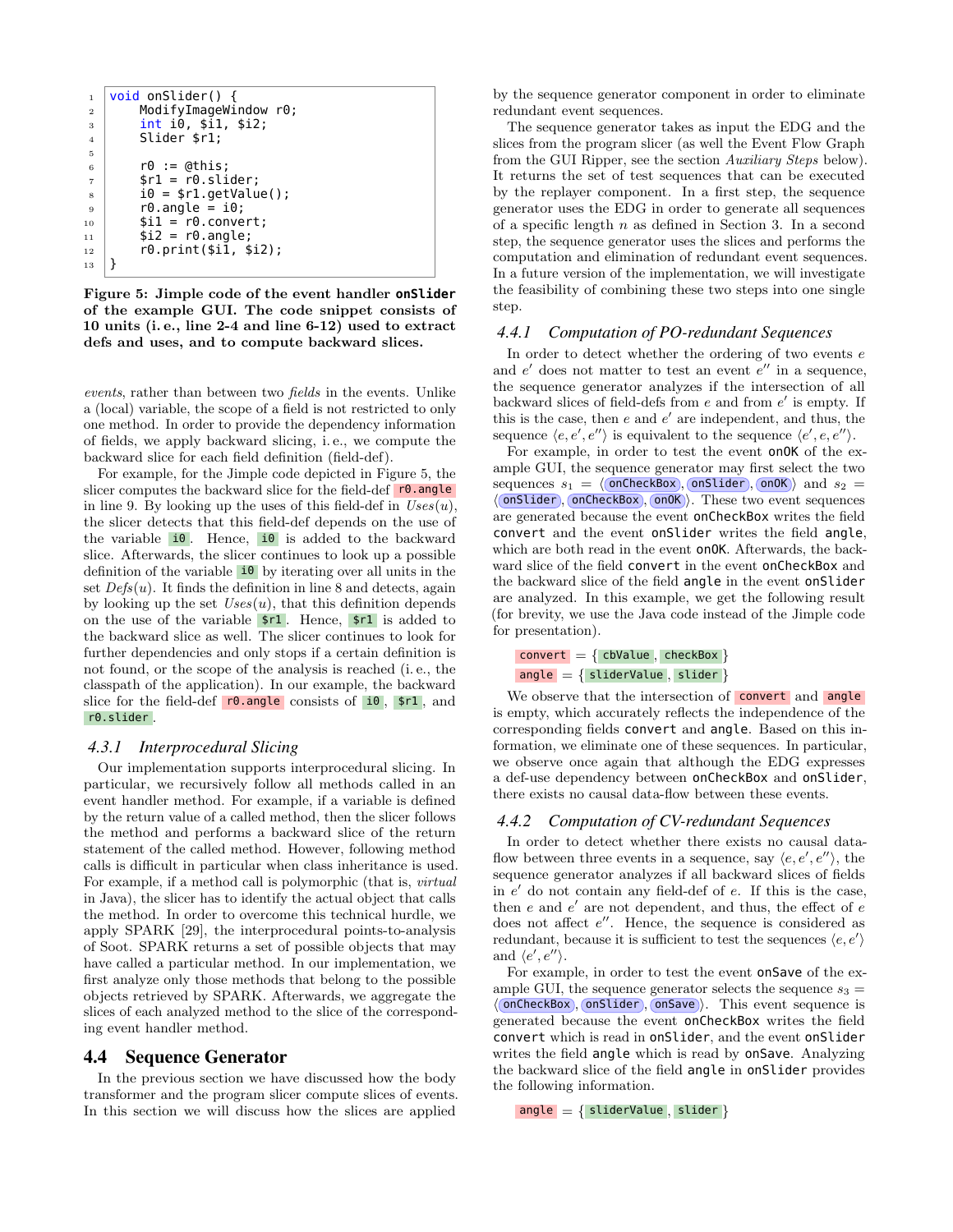We observe that the field angle written in onSlider does not depend on the field convert written in onCheckBox. Hence, the sequence is CV-redundant and thus eliminated. In particular, we observe again that it suffices to test the sequences (onCheckBox), onSave) and (onSlider), onSave) instead.

## 4.5 Auxiliary Steps

The event handler extractor takes as input both the bytecode and the GUI of the application. It executes the GUI application and enumerates all found widgets. For each found widget, reflection [\[39\]](#page-10-17) is applied to obtain the corresponding Java object and its assigned event handlers.

The GUI ripper takes as input the GUI of the application and constructs an Event Flow Graph [\[35\]](#page-10-18). The replayer takes as input a set of test sequences, embeds each sequence into a test case, executes the test case, and finally reports its results [\[37\]](#page-10-19).

We have implemented our technique into the tool Gazoo. The source code is publicly available [\[13\]](#page-10-20). Furthermore, our implementation uses an adaptation of the GUI ripper and the replayer of GUITAR [\[37\]](#page-10-19).

# <span id="page-6-0"></span>5. EXPERIMENTS

In this section we experimentally evaluate our approach. We first present the setup of the experiments. Afterwards, we address a set of research questions and discuss them with the help of the results of the experiments.

## 5.1 Setup of the Experiments

We evaluate our approach using stable versions of six Java-based open source applications: JabRef 2.7 [\[24\]](#page-10-21) manages bibliographic references, FreeMind 0.9 [\[11\]](#page-10-22) generates mind maps, and Rachota 2.3 [\[38\]](#page-10-23) is a time recording system. Furthermore, the applications TerpWord, TerpSpreadSheet and TerpPaint form a suite of office applications developed by undergraduate students. For Rachota, TerpWord, Terp-SpreadSheet, and TerpPaint, we use the artifacts available from Community Event-based Testing (COMET) [\[9\]](#page-10-24). In particular, we choose these applications to consider both small (TerpWord: 6,842 LOC) and large applications (JabRef: 77,745 LOC). Figure [6](#page-6-1) shows some relevant statistics of each Application Under Test (AUT).

<span id="page-6-1"></span>

| <b>AUT</b>      | Events | Methods | Units   | Defs  | Uses   |
|-----------------|--------|---------|---------|-------|--------|
| JabRef          | 776    | 7.930   | 123.760 | 5.980 | 18,206 |
| FreeMind        | 959    | 8.111   | 75.547  | 3.392 | 8.459  |
| Rachota         | 154    | 1.838   | 24.635  | 1.399 | 3.189  |
| TerpPaint       | 317    | 1.759   | 34.323  | 2.524 | 8.474  |
| TerpSpread.     | 312    | 1.295   | 15.206  | 722   | 2.013  |
| <b>TerpWord</b> | 159    | 965     | 10,821  | 368   | 1,538  |

Figure 6: Statistical information about the applications under test (AUTs) used in the evaluation of our approach.

In our experiments, we compare the performance of our slicing-based approach for  $n = 3$  (in the following called EDG-3-Sliced) to the baseline EDG-approach without slicing (i. e., to the algorithm GenerateRelevantTestCases as described in Section [3](#page-2-0) without slicing, called EDG-3 in the following). Moreover, we compare to the approach proposed by Memon [\[34\]](#page-10-4) (called  $EFG-3$  in the following)<sup>[1](#page-6-2)</sup>.

<span id="page-6-2"></span><sup>1</sup>Internally, we use an optimized version of the EFG [\[51\]](#page-11-3) called Event Interaction Graph (EIG).

In all three configurations, we set the parameter to  $n = 3$ . This choice is motivated by the fact that the number of event sequences generated by a black-box approach already becomes unmanageable for sequences of length greater than 3 [\[51\]](#page-11-3). For example, generating all sequences of length 4 for the application JabRef would already result in more than 175 million sequences to be executed, which is clearly too large to be handled with reasonable resource limits. Still, by setting the parameter to  $n = 3$ , the total number of executed test cases in our experiments amounts to 49,378,177.

Each event sequence is embedded into one test case as described in Section [4.](#page-4-0) The replayer generates random input data, e. g., random strings for text boxes. The computation of suitable input data, which can possibly achieve higher code coverage (see [\[2,](#page-10-25) [12,](#page-10-5) [18\]](#page-10-2)) represents an orthogonal problem and is not in the scope of this paper. The replayer employs a crash monitor as an oracle, which is simple but reasonable. In particular, we record any exception occurred during test case execution. For a discussion of alternative oracles, we refer to Memon et al. [\[36\]](#page-10-26).

The test cases are executed on a cluster with 50 virtual machines, which represents a rather common experimental setup both in the research community [\[33\]](#page-10-27) as well as in industry.[2](#page-6-3) Each virtual machine utilizes one physical CPUcore with 2.0 GHz, 1 GB RAM, and 20 GB HDD. In order to mitigate the effect of randomness, all configurations are executed three times.

# 5.2 Results of the Experiments

We evaluate our approach with respect to the following research questions.

#### Is our approach able to eliminate a non-trivial number of redundant event sequences?

To answer this question, we refer to Figure [7,](#page-7-0) which provides an overview of our results. Apparently, for all AUTs, the configuration EDG-3-Sliced is able to eliminate a relatively high number of redundant sequences. In particular, for JabRef, the configuration EDG-3-Sliced eliminates 69% of the sequences generated by the configuration EDG-3. Similarly, EDG-3-Sliced eliminates 74% for FreeMind, 72% for Rachota and TerpPaint, 46% for TerpSpreadSheet and 41% for TerpWord. Overall, in all of these GUI applications, the number of sequences is reduced to less than a half, in 4 out of 6 applications even to roughly a quarter of the original sequences with EDG-3.

#### Does our approach scale to realistic GUI applications, particularly w.r.t. the overhead for computing the slices?

To answer this question, we again refer to Figure [7,](#page-7-0) which particularly shows the number of generated event sequences, the overall generation time (i. e., the time needed for generating the whole set of event sequences), and the execution time (i. e., the overall time needed to execute ("replay") the generated event sequences, measured on a cluster with 50 virtual machines).

First, comparing EDG-3-Sliced to EFG-3, we observe that the number of generated sequences for EDG-3-Sliced is significantly lower for JabRef, FreeMind and TerpPaint. For Rachota, TerpSpreadSheet and TerpWord, the configuration EDG-3-Sliced generates more sequences than EFG-3, because

<span id="page-6-3"></span><sup>2</sup>Personal communication (mid-sized software company and industrial partner)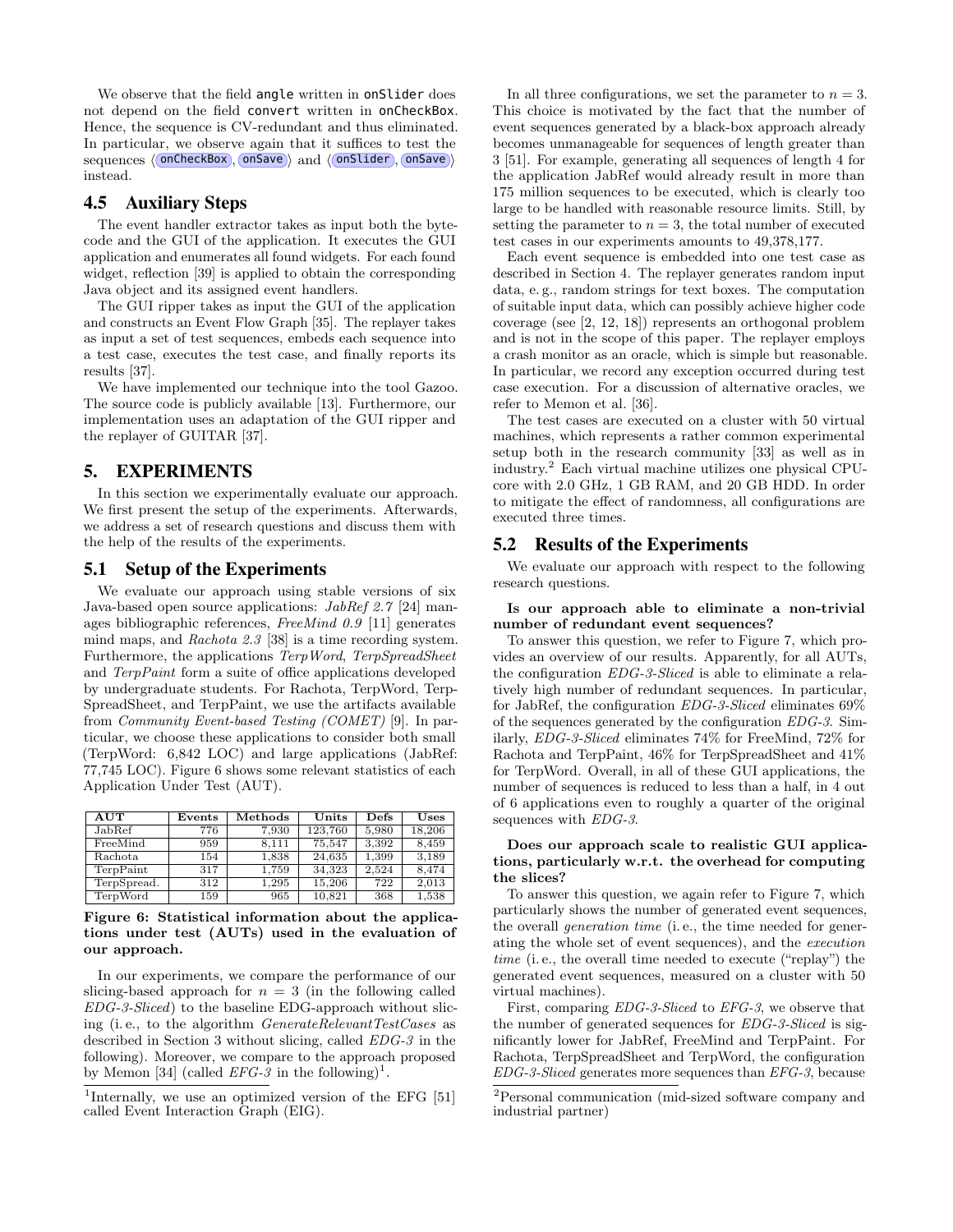<span id="page-7-0"></span>

| $\overline{\rm AUT}$    | $EFG-3$    | $EDG-3$   | $EDG-3$   |
|-------------------------|------------|-----------|-----------|
|                         |            |           | Sliced    |
| <b>JabRef</b>           |            |           |           |
| $#$ sequences           | 19,859,369 | 821,993   | 255,132   |
| generation time (m)     | 2,648      | 151       | 164       |
| gen. time per seq. (ms) | 8          | 11        | 12        |
| execution time (d)      | 133.30     | 5.50      | 1.70      |
| line coverage $(\%)$    | 56         | 58        | 58        |
| $#$ detected bugs       | 靠          | 兼兼兼兼      | 兼兼兼兼      |
| FreeMind                |            |           |           |
| $#$ sequences           | 17,830,612 | 6,093,201 | 1,600,638 |
| generation time (m)     | 2,377      | 1,016     | 1,219     |
| gen. time per seq. (ms) | 8          | 10        | 12        |
| execution time (d)      | 123.82     | 42.30     | 11.10     |
| line coverage $(\%)$    | 54         | 54        | 54        |
| $#$ detected bugs       |            |           |           |
| Rachota                 |            |           |           |
| $#$ sequences           | 22,588     | 123,256   | 34,981    |
| generation time (m)     | 3          | 16        | 18        |
| gen. time per seq. (ms) | 8          | 8         | 9         |
| execution time (d)      | 0.08       | 0.44      | 0.12      |
| line coverage $(\%)$    | 62         | 64        | 64        |
| $#$ detected bugs       |            | 靠         | 靠         |
| TerpPaint               |            |           |           |
| $#$ sequences           | 1,098,639  | 495,467   | 138,603   |
| generation time (m)     | 146        | 83        | 91        |
| gen. time per seq. (ms) | 8          | 10        | 11        |
| execution time (d)      | 4.06       | 1.82      | 0.50      |
| line coverage $(\%)$    | 54<br>49   |           | 54        |
| $#$ detected bugs       |            | 兼兼        | 兼兼        |
| TerpSpreadSheet         |            |           |           |
| $#$ sequences           | 40,299     | 117,938   | 63,184    |
| generation time (m)     | 5          | 16        | 18        |
| gen. time per seq. (ms) | 8          | 8         | 9         |
| execution time (d)      | 0.12       | 0.34      | 0.18      |
| line coverage $(\%)$    | 45         | 48        | 48        |
| $#$ detected bugs       | 靠          | 靠         | 靠         |
| <b>TerpWord</b>         |            |           |           |
| $#$ sequences           | 122,991    | 415,888   | 243,398   |
| generation time (m)     | 16         | 62        | 69        |
| gen. time per seq. (ms) | 8          | 9         | 10        |
| execution time (d)      | 0.36       | 1.24      | 0.72      |
| line coverage $(\%)$    | 56         | 56        | 56        |
| # detected bugs         |            |           |           |

Figure 7: Results overview of the experiments. Abbreviations: #sequences: number of generated event sequences. Generation time: overall time (in minutes) needed to generate all sequences (including the time needed for our slicing technique in EDG-3-Sliced). Execution time: overall time (in days) needed to execute ("replay") all sequences (on a cluster with 50 virtual machines).

these applications apparently contain more depending events than consecutive (executable) events for sequences of length  $n = 3$ . However, the execution time of EDG-3-Sliced compared to EFG-3 is still acceptable, and significantly lower than EDG-3 without slicing in all these applications. In particular, compared to EDG-3, the reduced number of sequences with EDG-3-Sliced leads to a significant reduction of execution time. For example, the execution time for the large AUTs JabRef and FreeMind is reduced by several days (3.8 days for JabRef and 31.2 days for FreeMind). Considering the overall resulting execution time, FreeMind (where 11.1 days are needed to execute the 1,600,638 test cases) is an outlier. Furthermore, with EDG-3-Sliced, we obtain the same code coverage as with EDG-3. We will discuss both execution time and code coverage in more detail in Section [5.3.](#page-8-0)

Second, considering the overhead to compute program slices, let us have a closer look at the generation time. We observe that the generation time per sequence of EDG-3- Sliced compared to  $EDG-3$  and  $EFG-3$  incurred by program slicing is not an issue in practice: For all AUTs, the occurred overhead consists of 2–4 milliseconds. This is probably best explained by Figure [8,](#page-7-1) which depicts the lengths of the backward slices occurred in the analysis: While there are some outliers (up to length 304 for TerpPaint), the mean length of the slices is short (i. e., in a range of 5 to 7) and can be computed efficiently.

<span id="page-7-1"></span>

| AUT             | Min | Median | Mean | ${\rm Max}$ |
|-----------------|-----|--------|------|-------------|
| JabRef          |     |        |      | 191         |
| FreeMind        |     |        |      | 217         |
| Rachota         |     |        |      | 206         |
| TerpPaint       |     |        |      | 304         |
| TerpSpreadSheet |     |        | 5    | 58          |
| TerpWord        |     |        |      |             |

Figure 8: Statistical information about the lengths (number of statements) of the backward slices computed for the AUTs in our experiments.

What is the proportion of PO-redundant and CVredundant sequences compared to the overall number of redundant sequences?

To answer this question, we refer to Figure [9,](#page-8-1) which shows the corresponding proportions graphically for all AUTs. In this figure, sequences that are neither PO-redundant nor CV-redundant are called relevant. We observe that CVredundant sequences occur in 36%-55% of the cases, whereas PO-redundant sequences range from 18%-25%. That is, causal event sequences of length 3 do not appear frequently in the GUI applications of our experiments. A potential explanation is that most of the event handlers are coherent and not strongly coupled to other events. For example, it is likely that the events in a search-and-replace window do not affect the events in the preference window, and vice versa. Overall, in the considered applications under test, CV-redundant sequences occur slightly more often than POredundant ones.

#### How do the lengths of generated event sequences with *EDG-3-Sliced* compare to those with *EDG-2?*

To answer this question in more detail, we refer to Figure [10,](#page-8-2) which shows the length of the sequences (x-axis) and the number of generated event sequences (y-axis, in log scale). We present detailed data for the small application TerpWord and for the two large applications JabRef and FreeMind (the results for the other three applications are similar). The black points indicate the number of sequences generated by EDG-3-Sliced; the gray points indicate the number of sequences generated by EDG-2 [\[3\]](#page-10-0). We observe that for most n, EDG-3-Sliced produces significantly more sequences of length n. Furthermore, we observe that  $EDG-$ 3-Sliced handles significantly longer sequences than EDG-2. For example, in FreeMind, the length of the longest generated sequences increases from 10 ( $EDG-2$ ) to 17 ( $EDG-3-Sliced$ ). Note that, in order to capture all these sequences with a black-box approach, the parameter  $n$  for  $EFG-n$  would have to be increased even more, causing a much larger number of overall test cases.

#### Is our approach effective in detecting bugs?

To answer this question, we again refer to Figure [7.](#page-7-0) Overall, we detected four bugs in JabRef with the configuration EDG-3 and EDG-3-Sliced, respectively, compared to one detected bug with EFG-3. In Rachota, we detected one bug only with EDG-3 and EDG-3-Sliced. Furthermore, we detected two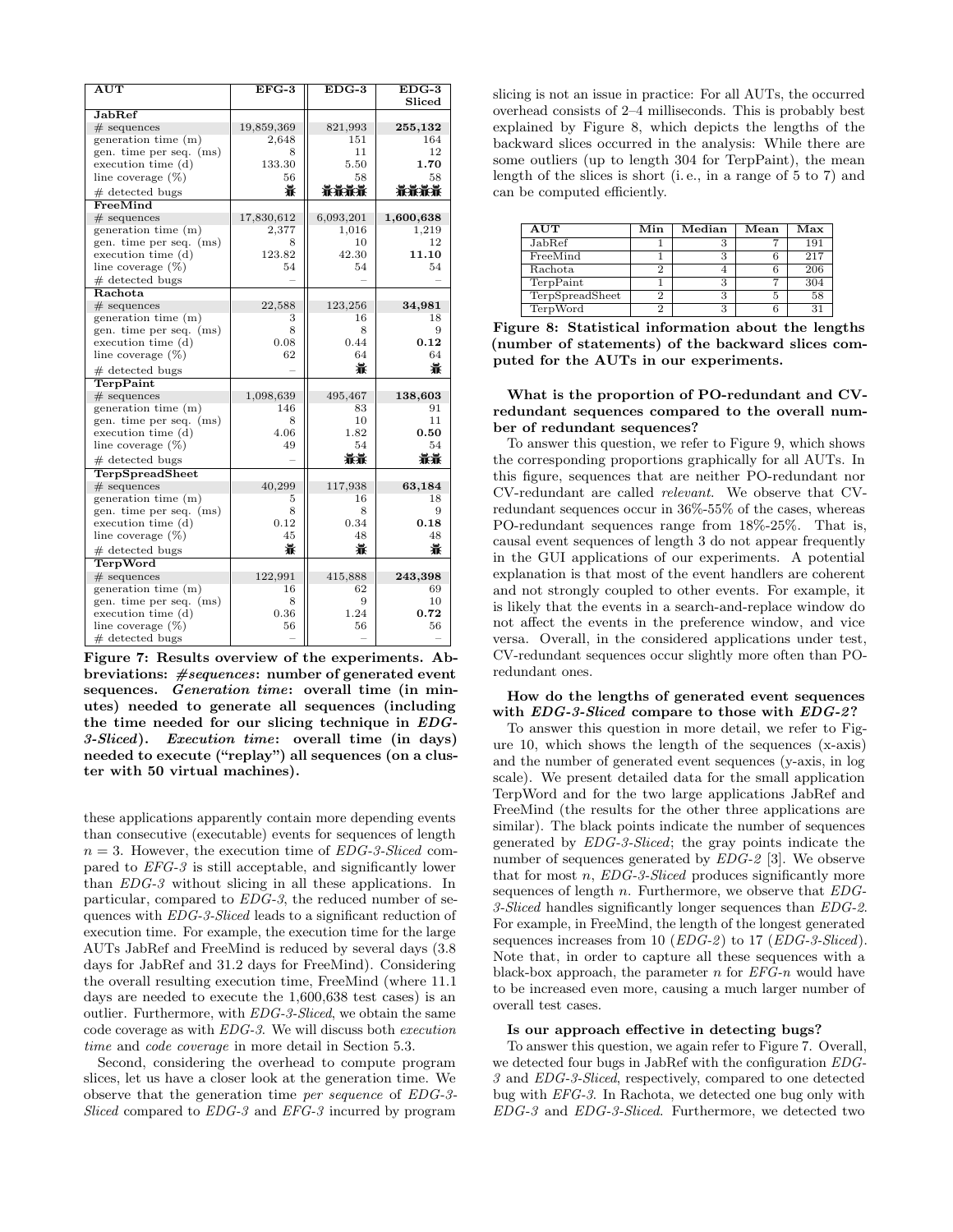<span id="page-8-1"></span>

Figure 9: The proportions of redundant sequences eliminated by the techniques PO redundancy and CV redundancy, as well as the proportion of remaining relevant sequences.

bugs in TerpPaint. In TerpSpreadSheet we detected one bug with *EFG-3*, *EDG-3* and *EDG-3-Sliced*. Note that these results testify our theoretical results from the last section: We detect the same set of bugs given we use the same oracle in all configurations. We remark that all detected bugs are confirmed bugs and are reported to the corresponding developers (and have been fixed in the meanwhile).

## <span id="page-8-0"></span>5.3 Discussion

We discuss the results considering the execution time and the code coverage in more detail.

#### *5.3.1 Execution Time*

The execution time of test cases generally is a resource critical factor in software testing. In particular, the execution time is critical for GUI testing, because replaying the test cases is particularly expensive in this context. For example, the replayer must pause roughly 500 milliseconds after an event is triggered in order to wait until the GUI toolkit has "painted" the (possibly new) set of widgets. Hence, the detection and elimination of unnecessary event sequences becomes particularly important in this setting.

From the experiments, we have observed that the number of event sequences with  $EDG-3-Sliced$  could be significantly reduced, and the reduced number of test cases also translated to a reduction of overall execution time. In particular, we have seen that  $EDG-3-Sliced$  needs less time than  $EDG-3$  for all AUTs, and EDG-3 often occupies less time than EFG-3 for JabRef, FreeMind, and TerpPaint. For Rachota, Terp-SpreadSheet, and TerpWord, EDG-3 occupies more time than EFG-3, but is able to generate longer sequences at the same time (see Figure [10\)](#page-8-2). Apparently, FreeMind is an outlier, because it occupies more than 10 days of overall execution time even for EDG-3-Sliced. However, FreeMind is a rather large real-world application, and our reduction techniques considerably reduce the number of 6,093,201 sequences obtained with  $EDG-3$  – the execution time with EDG-3-Sliced for the resulting 1,600,638 test cases is still considerably lower (i.e., reduced by 31.2 days) compared to EDG-3.

<span id="page-8-2"></span>

(c) FreeMind

Figure 10: The distribution of sequence lengths. The x-axis stands for the length of the sequences. The y-axis (in log scale) represents the number of generated sequences. The black points indicate the sequences generated by EDG-3-Sliced; the gray points indicate the sequences generated by EDG-2.

#### *5.3.2 Code Coverage*

In Figure [7](#page-7-0) we particularly report the line coverage, which apparently is relatively low for all AUTs. The main reason for this is the selection of input data: In our experiments, we use a random input selection strategy (e. g., by randomly selecting strings for text boxes) in order to avoid the computational overhead induced by more informed strategies like symbolic execution [\[15\]](#page-10-28). Although the selection of more suitable input data improves the code coverage [\[2,](#page-10-25) [12,](#page-10-5) [15,](#page-10-28) [18\]](#page-10-2) (since GUI applications typically evaluate widgets that accept input data), we argue that this is an orthogonal research problem to the problem addressed in this work. Generally, our approach can be combined with arbitrary (and particularly, with more informed) strategies for selecting the input data, and still can retain the resulting (potentially higher) code coverage.

## 5.4 Threats to Validity

The first threat to internal validity is the creation of the model of the GUI application, namely the Event Flow Graph (EFG). Since the EFG is created using a GUI ripper, it is not guaranteed that all events of the application are found. Hence, the used EFG represents an approximation of the actual event-flow of the GUI application. That is, a path in the EFG (an event sequence) might not be executable, since its events are pair-wise executable. However, there is empirical evidence that even long event sequences can run without failures [\[50\]](#page-11-4). We remark that the evaluation of nonexecutable event sequences is not in the scope of this paper, and refer to Bae et al. [\[6\]](#page-10-29) for a discussion on the strengths of different approaches to the creation of GUI models.

A further threat to internal validity is the replication of the experiments, because the applications under test depend on influences from "outside": For example, if the GUI application stores user settings (e. g., recently opened files) after the execution of a test case, then these user settings have to be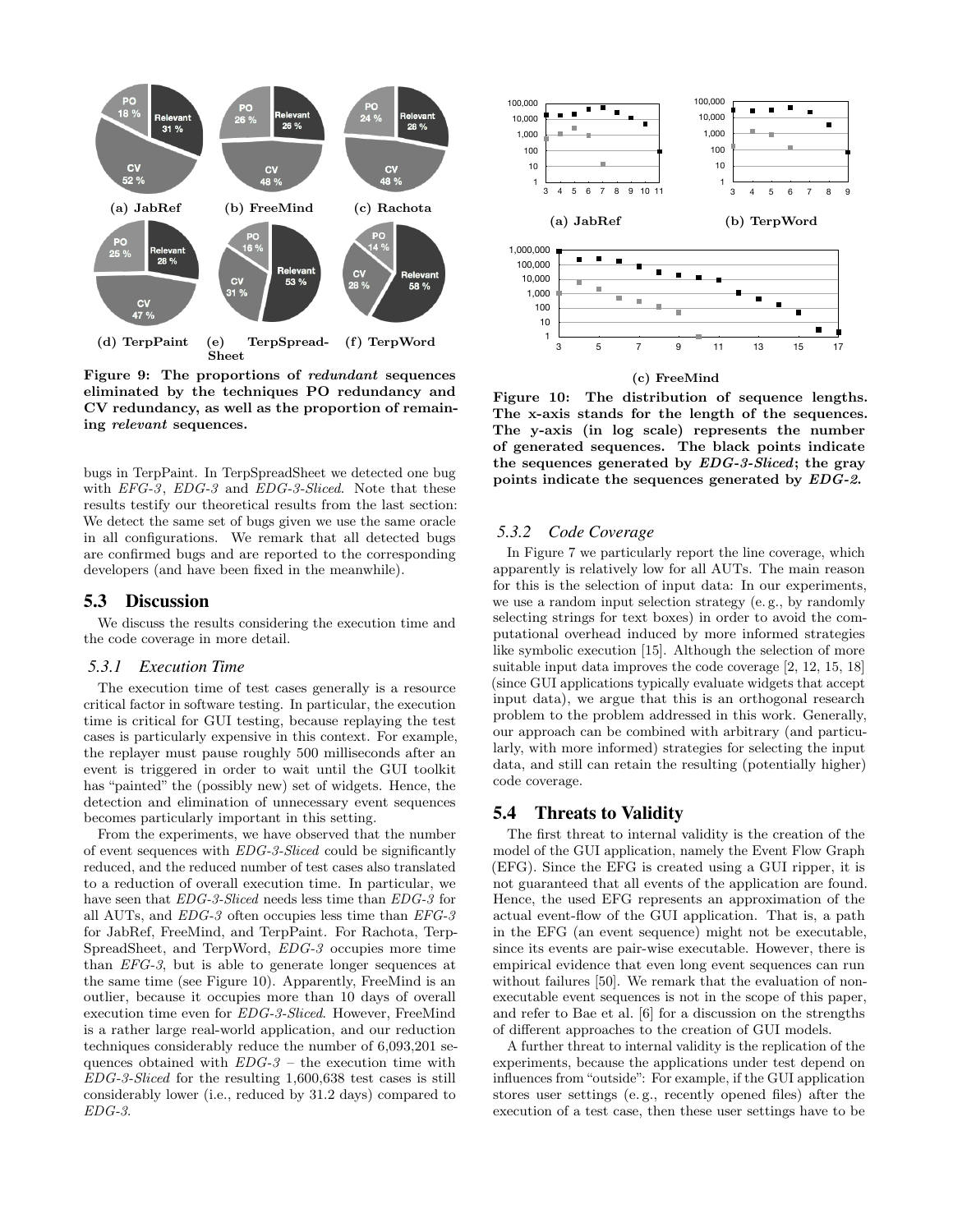deleted before running the next test case. Otherwise the test case may mistakenly fail (e. g., the GUI differs from the previous test case). Moreover, some applications strongly depend on the date and time in the moment of their execution (e. g., calendar widgets). In order to decrease these threats to internal validity, each virtual machine is assigned to the same date and time, and is reset to a common state before running a new test case.

A threat to external validity is the approximation used in our implementation, which does currently not support all features of Java. For example, we currently do not support reflection [\[39\]](#page-10-17), which allows the modification of the program's behavior at run-time. As a consequence, our implementation might wrongly keep redundant sequences. Furthermore, in our implementation, we perform static slicing [\[45\]](#page-11-1) (rather than dynamic slicing [\[1,](#page-10-30) [27\]](#page-10-31)). The choice is motivated by the efficiency/precision tradeoff between static and dynamic slicing. That is, while static slicing does not require to execute a corresponding program, it loses precision comparing to dynamic slicing. For example, when computing backward slices, our implementation ignores the dedicated @this statement in the Jimple code, whereas this statement would be mapped to the actual (owner) object of the method when performing dynamic slicing. Hence, although our theoretical framework guarantees to not wrongly exclude non-redundant sequences, our approximative implementation does not provide such a guarantee. However, as our experimental results have shown, this appears to be not an issue in practice, where we have been able to effectively reduce large test suites on the one hand, and did neither lose coverage nor test effectiveness on the other hand.

## 6. RELATED WORK

GUI testing is an active research area, and various test case generation approaches have been proposed [\[3,](#page-10-0) [8,](#page-10-1) [10,](#page-10-32) [12,](#page-10-5) [18,](#page-10-2) [31,](#page-10-3) [34,](#page-10-4) [42,](#page-10-6) [46\]](#page-11-5). These approaches can be classified in many different ways, including iterative [\[18,](#page-10-2) [31\]](#page-10-3) and noniterative [\[3,](#page-10-0) [8,](#page-10-1) [12,](#page-10-5) [34,](#page-10-4) [42,](#page-10-6) [46\]](#page-11-5) as well as white-box [\[12,](#page-10-5) [42\]](#page-10-6) and black-box approaches [\[8,](#page-10-1) [18,](#page-10-2) [31,](#page-10-3) [34,](#page-10-4) [46\]](#page-11-5). The proposed approach of this paper is orthogonal to both iterative and non-iterative test case generation: Although used in a noniterative setting in this work, our techniques to reduce the number of test cases can be applied in iterative settings as well; we leave a more detailed investigation for future work. Furthermore, our overall approach both contains white-box and black-box components and is an effective generalization of a recent static analysis approach [\[3\]](#page-10-0).

As already discussed, a particular bottleneck in GUI testing is the execution time of the generated test cases. Hence, suitable techniques to minimize the resulting suite are desired. The minimization technique proposed in this paper specifically exploits the information gained from graphs that reflect the dependencies of GUI events – to the best of our knowledge, there are no further minimization approaches in this setting. In contrast, for classical testing, there has been major efforts on the minimization of existing test suites (e. g.,  $[22, 26, 40, 41, 47, 49]$  $[22, 26, 40, 41, 47, 49]$  $[22, 26, 40, 41, 47, 49]$  $[22, 26, 40, 41, 47, 49]$  $[22, 26, 40, 41, 47, 49]$  $[22, 26, 40, 41, 47, 49]$ .

For these minimization approaches, however, fewer test cases cause a lower bug detection rate: For example, Jeffrey and Gupta [\[26\]](#page-10-34) explicitly keep some "redundant" test cases in a test suite in order to be more effective in fault detection. In contrast, our slicing-based implementation indicates to obtain the same code coverage and to find the same bugs

(using the same oracle) with the reduced test suite, as we use informed strategies of partial order reduction and causal variable analysis to eliminate redundant event sequences.

Program slicing was first introduced by Weiser [\[45\]](#page-11-1). Slicing based approaches can be classified in static slicing [\[45\]](#page-11-1) and dynamic slicing [\[1,](#page-10-30) [27\]](#page-10-31). Both static and dynamic slicing inherit their own pros and cons [\[21,](#page-10-37) [43\]](#page-11-8) in terms of precision and efficiency. In our setting, static slicing is the suitable choice as our current framework is non-iterative (as discussed above) and does not make assumptions on the program's input. In general, the range of program input (e. g., characters for a text box) is prohibitively large in GUI testing. We remark that an integration of our approach into iterative test case generation algorithms will possibly require dynamic slicing as well; again, we leave a more detailed discussion for future work. Overall, program slicing is a well-established technique and has been successfully applied in various areas of computer science like program debugging, software maintenance, reverse engineering, compiler optimization, and software testing [\[7,](#page-10-38) [19,](#page-10-8) [20,](#page-10-39) [27\]](#page-10-31). In the context of software testing, program slicing has mainly been used for regression testing, e. g., to detect obsolete test cases in an existing test suite. To the best of our knowledge, slicing-based approaches have not been investigated for GUI testing so far.

We remark that tool support for program slicing is available. For example, Indus [\[25\]](#page-10-40) is a slicer for concurrent Java programs. However, Indus is limited to Java 1.4-compatible bytecode. Since today's applications (e. g., the AUTs, the ripper, and the replayer) require newer Java versions, we have implemented a new program slicing tool in order to handle Java-7-compatible bytecode. The new tool represents a lightweight implementation of static program slicing, and is tailored to the specific requirement of event sequence generation.

# 7. CONCLUSION

We have presented an approach to identify and to eliminate redundant event sequences in GUI test suites via program slicing. Our experimental evaluation shows that redundant event sequences can be computed efficiently and often occur in real-world GUI applications. Considering performance, we have demonstrated that eliminating redundant event sequences can greatly speed-up the overall execution time of the resulting GUI test suite.

Clearly, GUI test suite reduction is a challenge not only for non-iterative GUI testing. Hence, for the future, a promising direction for research is to investigate our techniques for iterative approaches, e.g., EXSYST [\[18\]](#page-10-2) and AutoBlackTest [\[31\]](#page-10-3). A further direction will be to investigate whether our techniques can help in the context of regression testing, e. g., when a set of existing test cases needs to be maintained [\[10,](#page-10-32) [17,](#page-10-41) [32\]](#page-10-9).

# 8. ACKNOWLEDGMENTS

We kindly thank the Horst Klaes GmbH & Co. KG for providing resources that allowed us to evaluate our approach. This work is supported by the Fonds National de la Recherche, Luxembourg (FNR/P10/03 - Verification and Validation Laboratory), and by the Swiss National Science Foundation (SNSF) as part of the project "Safe Pruning in Optimal State-Space Search (SPOSSS)".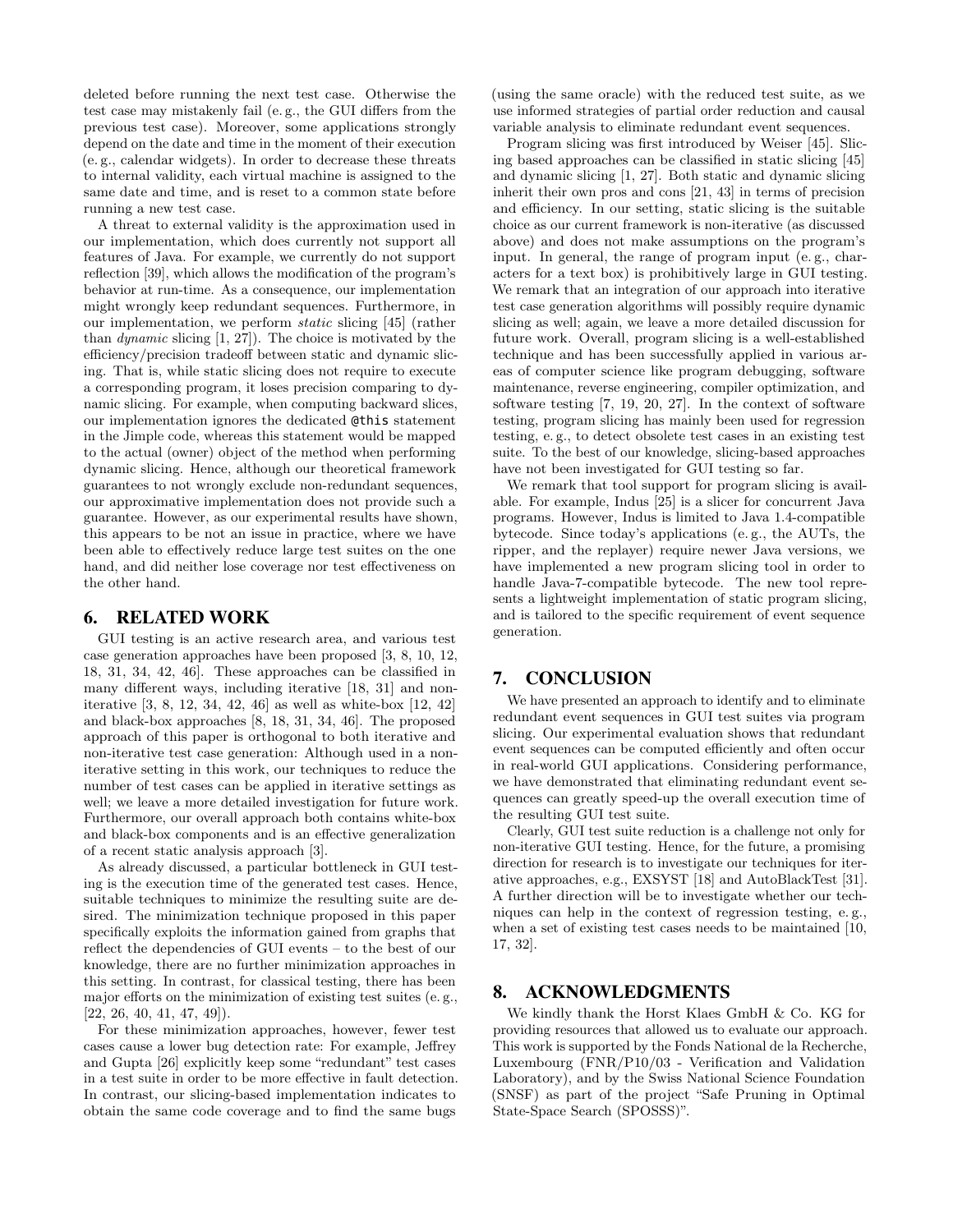# 9. REFERENCES

- <span id="page-10-30"></span>[1] H. Agrawal and J. R. Horgan. Dynamic Program Slicing. In PLDI, pages 246–256, 1990.
- <span id="page-10-25"></span>S. Arlt, P. Borromeo, M. Schäf, and A. Podelski. Parameterized GUI Tests. In ICTSS, pages 247–262, 2012.
- <span id="page-10-0"></span>[3] S. Arlt, A. Podelski, C. Bertolini, M. Schäf, I. Banerjee, and A. M. Memon. Lightweight Static Analysis for GUI Testing. In ISSRE, pages 301–310, 2012.
- <span id="page-10-13"></span>[4] ASM. A Java bytecode manipulation and analysis framework. <http://asm.ow2.org>, Sept. 2013.
- <span id="page-10-7"></span>[5] R. A. Assi and W. Masri. Identifying Failure-Correlated Dependence Chains. In ICST Workshops, pages 607–616, 2011.
- <span id="page-10-29"></span>[6] G. Bae, G. Rothermel, and D.-H. Bae. On the relative strengths of model-based and dynamic event extraction-based gui testing techniques: An empirical study. In ISSRE, pages 181–190, 2012.
- <span id="page-10-38"></span>[7] S. Bates and S. Horwitz. Incremental Program Testing Using Program Dependence Graphs. In POPL, pages 384–396, 1993.
- <span id="page-10-1"></span>[8] F. Belli. Finite-State Testing and Analysis of Graphical User Interfaces. In ISSRE, pages 34–43, 2001.
- <span id="page-10-24"></span>[9] COMET. Community Event-based Testing. <http://comet.unl.edu>, Sept. 2013.
- <span id="page-10-32"></span>[10] P. Devaki, S. Thummalapenta, N. Singhania, and S. Sinha. Efficient and flexible gui test execution via test merging. In ISSTA, pages 34–44, 2013.
- <span id="page-10-22"></span>[11] FreeMind. A mind mapping software. <http://freemind.sourceforge.net>, Sept. 2013.
- <span id="page-10-5"></span>[12] S. R. Ganov, C. Killmar, S. Khurshid, and D. E. Perry. Event Listener Analysis and Symbolic Execution for Testing GUI Applications. In ICFEM, pages 69–87, 2009.
- <span id="page-10-20"></span>[13] Gazoo. A tool that generates relevant event sequences for GUI test cases. <http://gazoo.informatik.uni-freiburg.de>, Sept. 2013.
- <span id="page-10-10"></span>[14] P. Godefroid. Partial-Order Methods for the Verification of Concurrent Systems - An Approach to the State-Explosion Problem, volume 1032 of Lecture Notes in Computer Science. Springer, 1996.
- <span id="page-10-28"></span>[15] P. Godefroid, N. Klarlund, and K. Sen. DART: directed automated random testing. In PLDI, pages 213–223, 2005.
- <span id="page-10-11"></span>[16] P. Godefroid, D. Peled, and M. G. Staskauskas. Using Partial-Order Methods in the Formal Validation of Industrial Concurrent Programs. In ISSTA, pages 261–269, 1996.
- <span id="page-10-41"></span>[17] M. Grechanik, Q. Xie, and C. Fu. Maintaining and evolving GUI-directed test scripts. In ICSE, pages 408–418, 2009.
- <span id="page-10-2"></span>[18] F. Gross, G. Fraser, and A. Zeller. Search-based system testing: high coverage, no false alarms. In ISSTA, pages 67–77, 2012.
- <span id="page-10-8"></span>[19] R. Gupta, M. J. Harrold, and M. L. Soffa. Program Slicing-Based Regression Testing Techniques. Softw. Test., Verif. Reliab., 6(2):83–111, 1996.
- <span id="page-10-39"></span>[20] M. Harman and S. Danicic. Using Program Slicing to Simplify Testing. Softw. Test., Verif. Reliab., 5(3):143–162, 1995.
- <span id="page-10-37"></span>[21] M. Harman and R. M. Hierons. An overview of program slicing. Software Focus, 2(3):85–92, 2001.
- <span id="page-10-33"></span>[22] M. J. Harrold, R. Gupta, and M. L. Soffa. A Methodology for Controlling the Size of a Test Suite. ACM Trans. Softw. Eng. Methodol., 2(3):270–285, 1993.
- <span id="page-10-12"></span>[23] P. Haslum and H. Geffner. Admissible Heuristics for Optimal Planning. In AIPS, pages 140–149, 2000.
- <span id="page-10-21"></span>[24] JabRef. A bibliography reference manager. <http://jabref.sourceforge.net>, Sept. 2013.
- <span id="page-10-40"></span>[25] G. Jayaraman, V. P. Ranganath, and J. Hatcliff. Kaveri: Delivering the Indus Java Program Slicer to Eclipse. In FASE, pages 269–272, 2005.
- <span id="page-10-34"></span>[26] D. Jeffrey and N. Gupta. Test Suite Reduction with Selective Redundancy. In ICSM, pages 549–558, 2005.
- <span id="page-10-31"></span>[27] M. Kamkar, P. Fritzson, and N. Shahmehri. Interprocedural Dynamic Slicing Applied to Interprocedural Data Flow Testing. In ICSM, pages 386–395, 1993.
- <span id="page-10-15"></span>[28] P. Lam, E. Bodden, O. Lhoták, and L. Hendren. The Soot framework for Java program analysis: a retrospective. In Cetus Users and Compiler Infrastructure Workshop, Galveston Island, TX, October 2011.
- <span id="page-10-16"></span>[29] O. Lhoták and L. J. Hendren. Scaling java points-to analysis using spark. In CC, pages 153–169, 2003.
- <span id="page-10-14"></span>[30] T. Lindholm and F. Yellin. Java Virtual Machine Specification. Addison-Wesley Longman Publishing Co., Inc., Boston, MA, USA, 2nd edition, 1999.
- <span id="page-10-3"></span>[31] L. Mariani, M. Pezzè, O. Riganelli, and M. Santoro. AutoBlackTest: Automatic Black-Box Testing of Interactive Applications. In ICST, pages 81–90, 2012.
- <span id="page-10-9"></span>[32] S. McMaster and A. M. Memon. Call stack coverage for gui test-suite reduction. In ISSRE, pages 33–44, 2006.
- <span id="page-10-27"></span>[33] A. Memon. Large scale test suites running live with GUITAR. <http://samwise.cs.umd.edu:8080/>, Sept. 2013.
- <span id="page-10-4"></span>[34] A. M. Memon. An event-flow model of GUI-based applications for testing. Softw. Test., Verif. Reliab., 17(3):137–157, 2007.
- <span id="page-10-18"></span>[35] A. M. Memon, I. Banerjee, and A. Nagarajan. GUI Ripping: Reverse Engineering of Graphical User Interfaces for Testing. In WCRE, pages 260–269, 2003.
- <span id="page-10-26"></span>[36] A. M. Memon, I. Banerjee, and A. Nagarajan. What Test Oracle Should I Use for Effective GUI Testing? In ASE, pages 164–173, 2003.
- <span id="page-10-19"></span>[37] A. M. Memon and M. B. Cohen. Automated testing of gui applications: models, tools, and controlling flakiness. In ICSE, pages 1479–1480, 2013.
- <span id="page-10-23"></span>[38] Rachota. An application for timetracking projects. <http://rachota.sourceforge.net>, Sept. 2013.
- <span id="page-10-17"></span>[39] Reflection. The Reflection API. [http:](http://docs.oracle.com/javase/tutorial/reflect/) [//docs.oracle.com/javase/tutorial/reflect/](http://docs.oracle.com/javase/tutorial/reflect/), Sept. 2013.
- <span id="page-10-35"></span>[40] G. Rothermel, M. J. Harrold, J. Ostrin, and C. Hong. An Empirical Study of the Effects of Minimization on the Fault Detection Capabilities of Test Suites. In ICSM, pages 34–43, 1998.
- <span id="page-10-36"></span>[41] G. Rothermel, R. H. Untch, C. Chu, and M. J. Harrold. Prioritizing Test Cases For Regression Testing. IEEE Trans. Software Eng., 27(10):929–948, 2001.
- <span id="page-10-6"></span>[42] J. C. Silva, C. E. Silva, R. D. Gonçalo, J. Saraiva, and